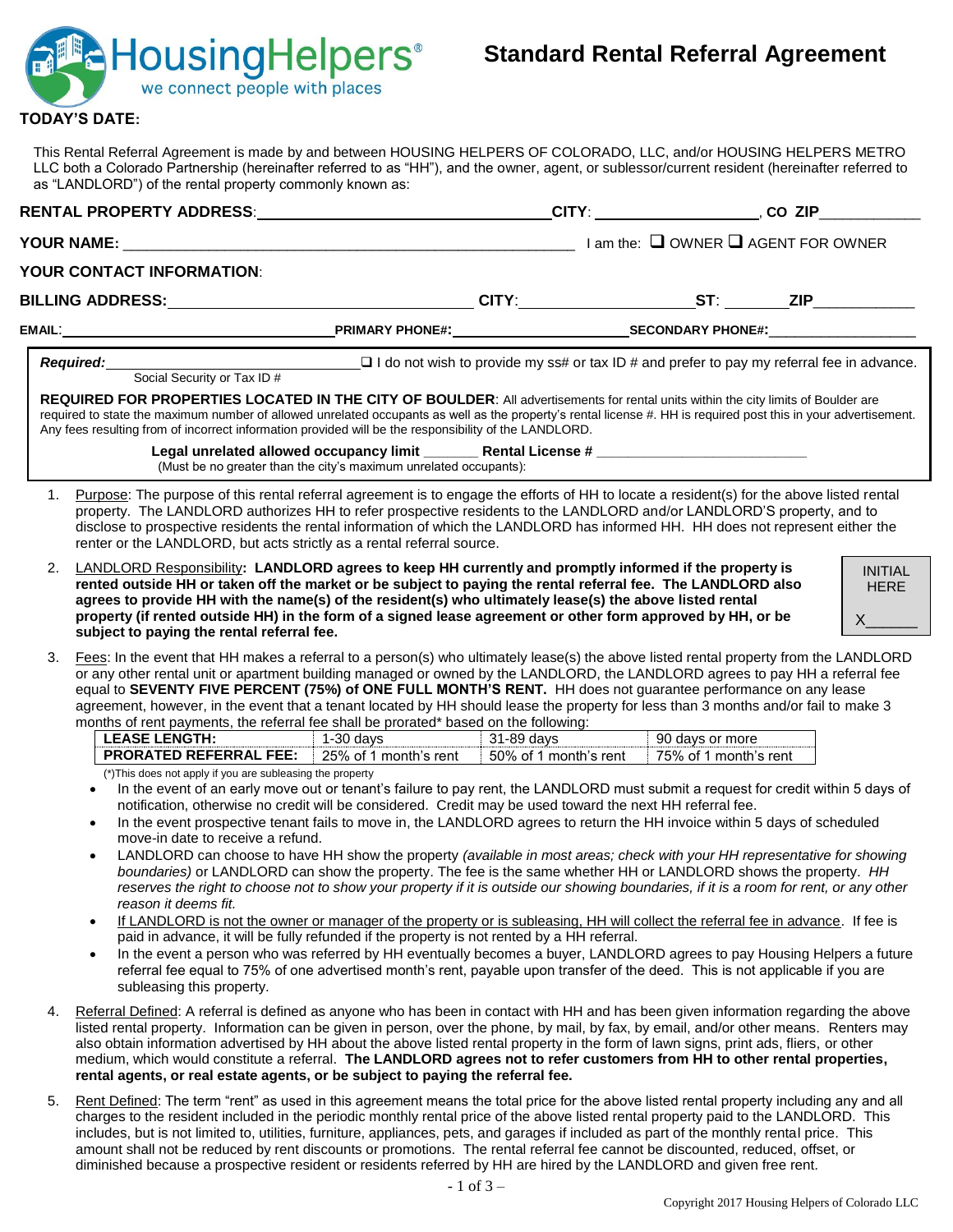- 6. **Rental terms: This service is free to the prospective resident. The LANDLORD agrees not to attempt to collect any portion of the rental referral fee from the resident either directly or indirectly. The rental terms, conditions, and prices, offered to prospective resident(s) referred by HH must be the same as those offered to the general public. The LANDLORD agrees not to discuss the rental referral fee paid to HH with prospective resident(s).** *Any violation of these terms listed in section six (6) will result in the LANDLORD agreeing to pay HH the equivalence of one full month's rent.*
- 7. Collection: The referral fee is due within 5 days of possession of the property by a HH referral. In the event that the fee is not paid when due, the LANDLORD agrees to pay a finance charge of eighteen (18) percent per annum on the unpaid balance, and to pay all collection costs, court costs, and attorney fees incurred by HH to collect the rental fee. There is a \$25.00 charge for all returned checks. In the event of any discrepancy pertaining to the invoiced information that the LANDLORD would use as a reason to withhold payment, the LANDLORD agrees to return the Invoice with a written summary of the discrepancy within five (5) days of possession of the rental property by the resident(s).
- 8. Termination: This agreement will take effect the day executed and continue in force and effect until terminated or cancelled by either party with written notice. The LANDLORD agrees to pay all rental referral fees for renters who were referred by HH before the cancellation notice was received by HH and subsequently moved in after the date of the cancellation notice. HH has the right to remove any property advertisement for any reason without notice to LANDLORD.
- 9. Hold Harmless: It is understood by the parties hereto that this Rental Referral Agreement is not an exclusive listing, and that it applies in the event that HH refers a resident(s) that is accepted by the LANDLORD. The LANDLORD retains the right to accept or reject prospective residents referred to the LANDLORD by HH. The LANDLORD holds HH harmless for any and all damages arising from the acceptance or rejection of prospective residents referred by HH. HH does not warrant or guarantee the quality of any renters: It is the LANDLORDS responsibility to screen potential renters and decide on their worthiness to lease the property.
- 10. For Rent Sign: LANDLORD agrees to allow a HH "For Rent" sign to be placed upon the rental property unless the HOA prohibits this.
- 11. Fair Housing Practices: LANDLORD acknowledges that it is illegal to discriminate against any person based upon race, creed, color, religion, sex, handicap, familial status, marital status, national origin, or ancestry according to federal and state fair housing laws. In the cities of Denver, Boulder, Aspen, Crested Butte, and Telluride it is illegal to discriminate based upon sexual orientation. It is illegal to discriminate against age in the cities of Aspen, Crested Butte, and Telluride.
- 12. Once the LANDLORD has initiated the rental application process and/or accepted a security deposit, LANDLORD agrees not to consider additional offers to rent the above listed property until the pending application has been accepted or denied.

## **Available Additional Services**

Once Housing Helpers finds a renter for you, you will be contacted to discuss the following: At your request, Housing Helpers can provide the following services:

- **●** Collect a deposit made payable to you or your company
- Obtain a credit check for potential renters and/or co-signers
- **●** Obtain a one state criminal check
- **●** Provide a lease agreement for you & the renters to sign

**Housing Helpers can provide these services in whole or in part for FREE at your request. We do not guarantee performance on these services, nor do they change your payment due after a Housing Helpers renter leases your property. The terms of our agreement are listed in our Rental Referral Agreement. You can complete these tasks on your own if you wish.** 

Housing Helpers contracts an outside background checking company (currently Rental Services Inc. hereinafter referred to as "RSI") to provide background checking services. If you opt to have Housing Helpers coordinate the background check, please know that the process can take 48-72hrs or more with some information still unobtainable. If you need information right away, we suggest that you have RSI run a credit report and ask the renters for bank statements, paycheck stubs, and written references from past landlords. RSI not run more than a one-state criminal check without your written request at the time a background check is being executed. It is your responsibility to decide when you have enough information to accept or reject a potential renter. Neither Housing Helpers nor RSI guarantees renters. It is up to you to decide who rents your home. HH does not coordinate a background check on potential renters until they have put down a deposit on a desired property. RSI does charge an application fee to the potential renters. Housing Helpers reserves the right to use a different background checking service.

Housing Helpers can refer a lease template for the use of the landlord and tenant. Landlord may also prepare his/her own lease. Housing Helpers does not guarantee that any lease agreement in whole or in part will hold up in a court of law**. It is recommended that you have your lease reviewed by an attorney.** Housing Helpers will be held harmless from any legal matter rising from execution of a background check or providing a lease agreement.

This Rental Referral Agreement inures to benefit the successors and assigns of both parties. This is the entire agreement between HH and the LANDLORD, and any changes must be in writing and signed by both parties.

HOUSING HELPERS and the LANDLORD have executed this Rental Referral Agreement on the date printed:

APPROVED BY THE LANDLORD, Agent, or Sublessor

X\_\_\_\_\_\_\_\_\_\_\_\_\_\_\_\_\_\_\_\_\_\_\_\_\_\_\_\_\_\_\_\_\_\_\_\_\_\_\_\_\_\_\_\_\_\_\_\_

### APPROVED BY HOUSING HELPERS

X \_\_\_\_\_\_\_\_\_\_\_\_\_\_\_\_\_\_\_\_\_\_\_\_\_\_\_\_\_\_\_\_\_\_\_\_\_\_\_\_\_\_\_

Authorized Agent or Representative of HOUSING HELPERS